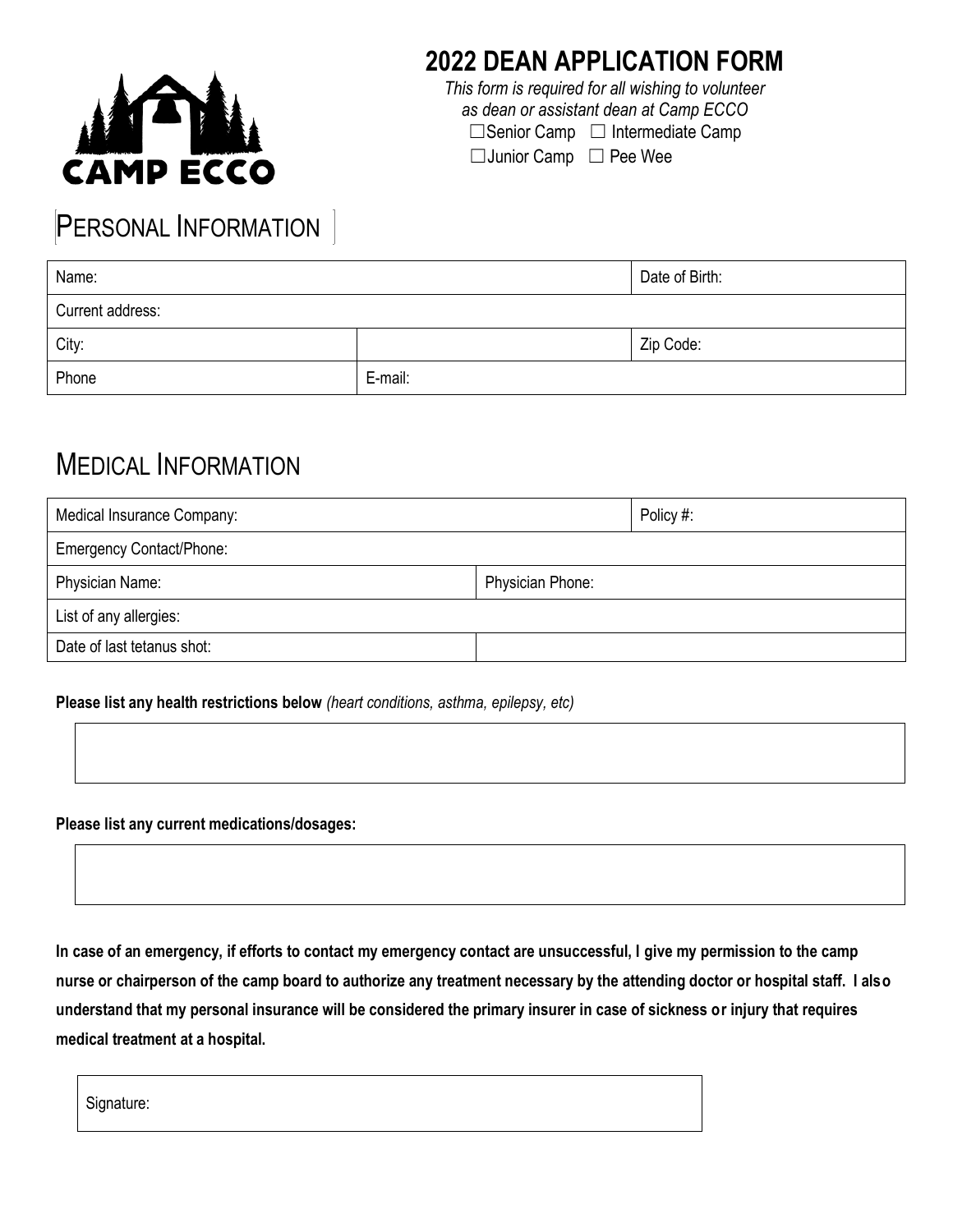# CAMP HISTORY

**Please describe your camp involvement, including how many years you have been involved at Camp ECCO or one of the sister EC camps (RRBC in IL or Twin Pines in PA).**

**Please describe why you feel you should be dean of the camp you are applying for?** 

**If you had the authority to do it, what is one thing you would like to see implemented at camp that would be beneficial to our campers?**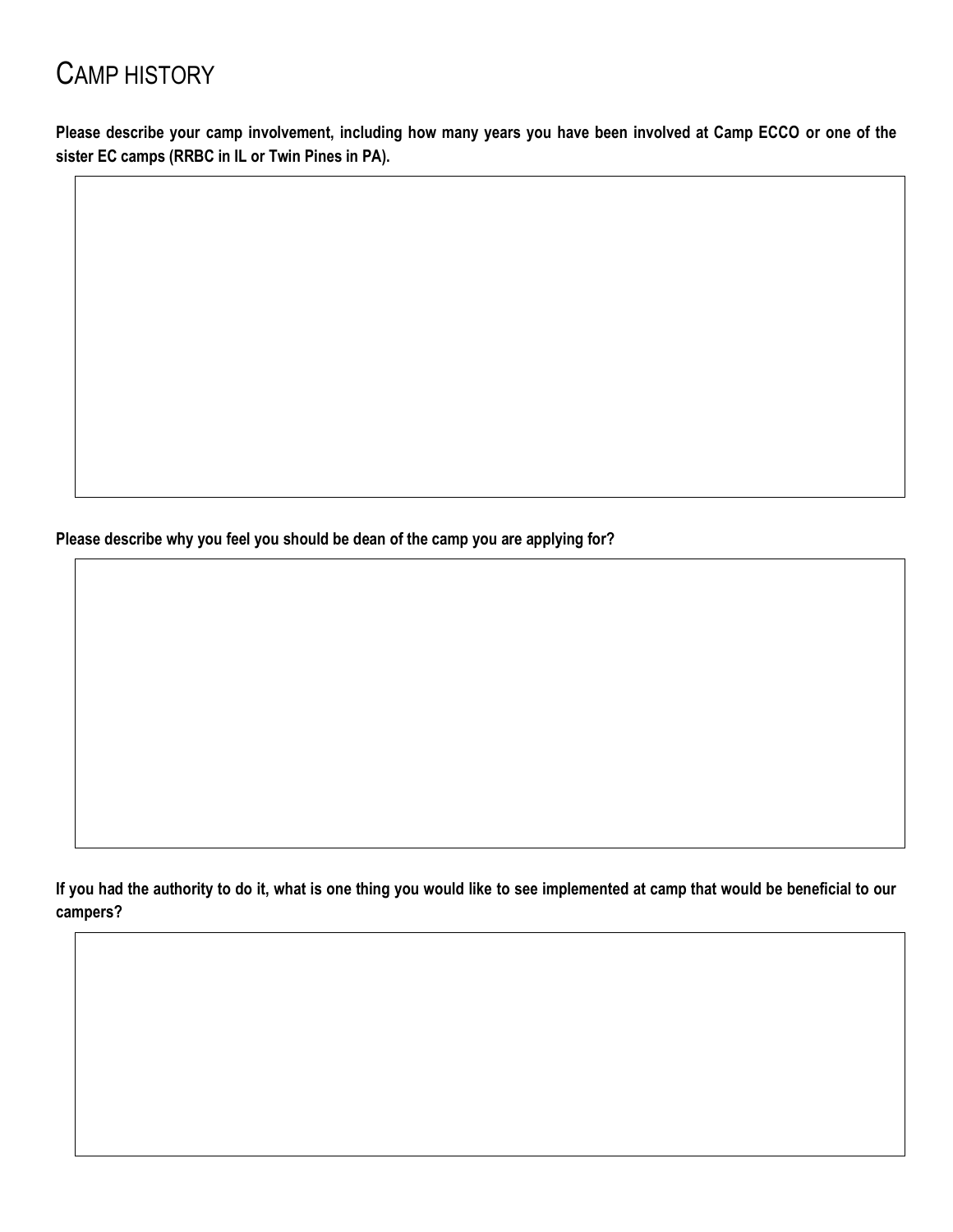**Please describe your conversion experience, including the steps that led to it.**

**Please describe your Christian walk since your conversion.** 

**What church do you attend? Please list name and address**

**Please describe your involvement in the local church you attend.**

**For the purpose of a pastoral reference to be completed by the Executive Committee, please list the name and phone number of the pastor at the church you CURRENTLY attend.**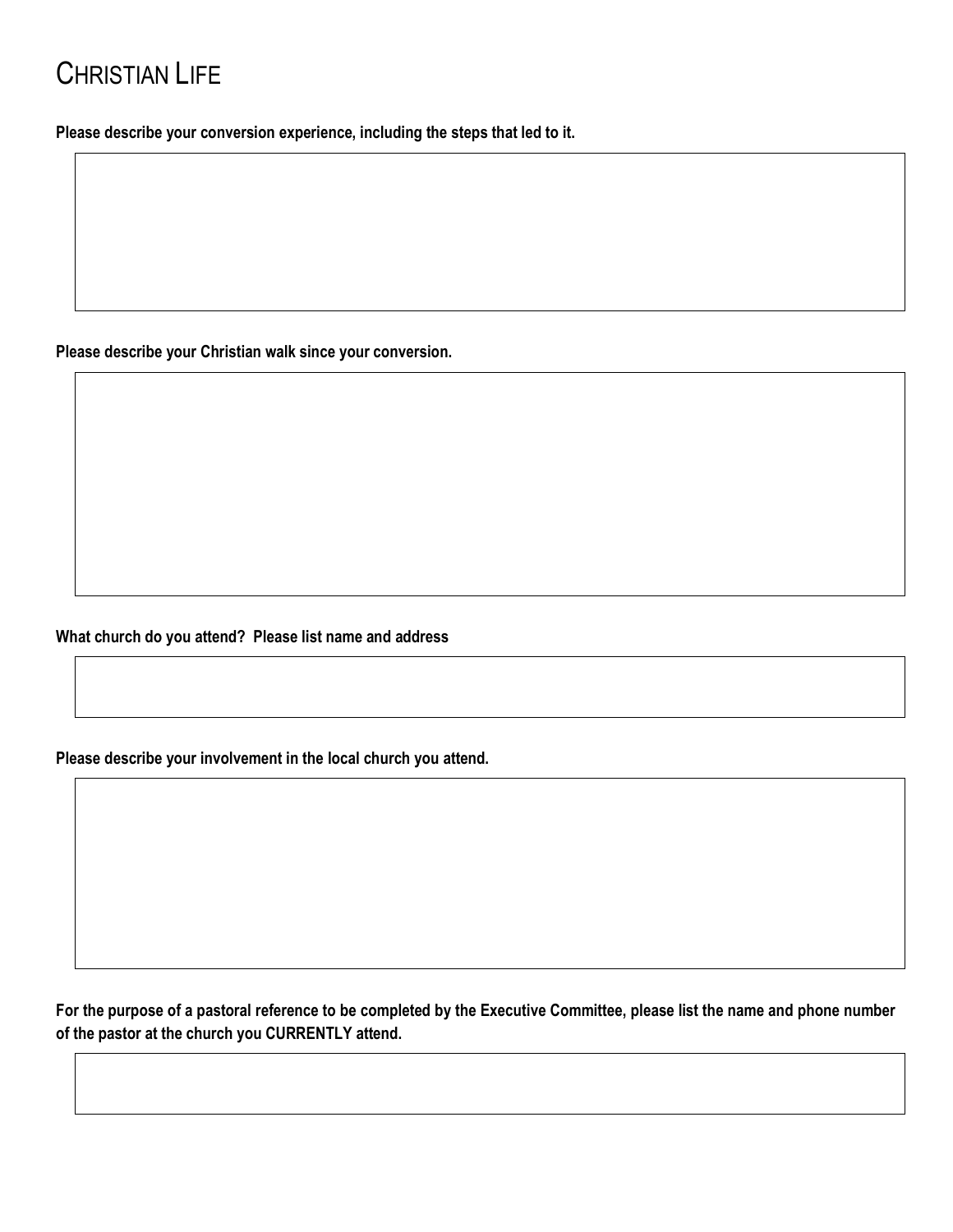# GENERAL QUESTIONS FOR INSURANCE PURPOSES

**1. Have you ever been convicted of a criminal violation other than a minor traffic violation?** 

☐Yes ☐No

#### **If yes, please explain.**

**2. Are there any felony charges pending against you?** 

| $\Box$ Yes | $\square$ No |
|------------|--------------|
|            |              |

**If yes, please explain.**

**3. Have you ever been involved (disclaimer: not as a victim) in a case concerning the abuse or neglect of children?** 

| $\Box$ Yes | $\square$ No |
|------------|--------------|
|            |              |

**If yes, please explain.**

**Do you agree to uphold the Camp ECCO Handbook, the Camp ECCO Constitution and to maintain the mission of Camp ECCO, which is that "***Camp ECCO exists as a place apart from everyday life for all people to experience the transforming power of Jesus Christ through creation, recreation and meaningful conversation***"?**

☐Yes ☐No

| <b>INSTRUCTIONS</b><br>Please carefully read and review the Camp ECCO Handbook and Constitution,<br>which has been emailed to you along with this application. |     |  |  |
|----------------------------------------------------------------------------------------------------------------------------------------------------------------|-----|--|--|
| Please check below signifying that you have read the Handbook<br>and Constitution of Camp ECCO.                                                                |     |  |  |
| $\Box$ Yes                                                                                                                                                     | ∩N⊓ |  |  |